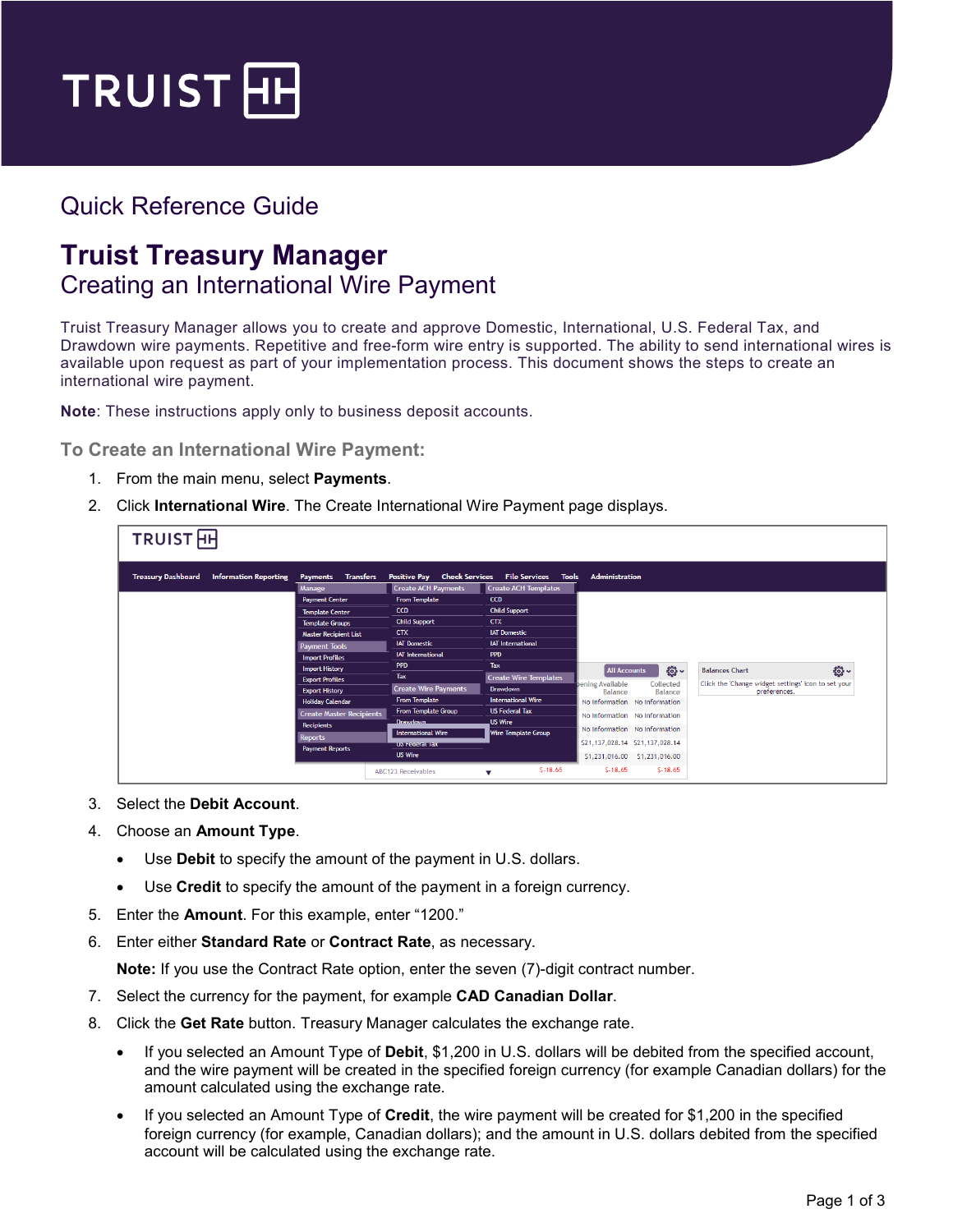- 9. Enter additional payment information such as **Sender's Reference**, **Details of Payment,** or **Ordering Customer**, if desired.
- 10. Select or create a **Recipient**.
- 11. Specify the **Value Date** and **Frequency**.

| <b>Create International Wire Payment</b>                  |                                                                                                                                                                                                                                                                                                                                             |  |  |  |  |  |
|-----------------------------------------------------------|---------------------------------------------------------------------------------------------------------------------------------------------------------------------------------------------------------------------------------------------------------------------------------------------------------------------------------------------|--|--|--|--|--|
| Use this page to create a new International Wire payment. |                                                                                                                                                                                                                                                                                                                                             |  |  |  |  |  |
|                                                           |                                                                                                                                                                                                                                                                                                                                             |  |  |  |  |  |
|                                                           |                                                                                                                                                                                                                                                                                                                                             |  |  |  |  |  |
|                                                           | * Required                                                                                                                                                                                                                                                                                                                                  |  |  |  |  |  |
| $\Box$ Payment Information                                |                                                                                                                                                                                                                                                                                                                                             |  |  |  |  |  |
|                                                           | Acct Number - Acct Nickname                                                                                                                                                                                                                                                                                                                 |  |  |  |  |  |
| Debit Account                                             | 1234567891234 - ABC123 Company<br>$\checkmark$                                                                                                                                                                                                                                                                                              |  |  |  |  |  |
| <b>Amount Type</b>                                        | <b>●</b> Debit ● Credit                                                                                                                                                                                                                                                                                                                     |  |  |  |  |  |
| Amount <sup>*</sup>                                       | 1200                                                                                                                                                                                                                                                                                                                                        |  |  |  |  |  |
| Credit Currency                                           | Standard rate<br>◯ Contract rate<br><b>Get Rate</b><br><b>CAD Canadian Dollar</b><br>$\checkmark$                                                                                                                                                                                                                                           |  |  |  |  |  |
|                                                           |                                                                                                                                                                                                                                                                                                                                             |  |  |  |  |  |
|                                                           | Indicative Rate 1 CAD = 0.811287 USD<br>Conversion 1,200.00 USD Debit = 1,479.13 CAD Credit                                                                                                                                                                                                                                                 |  |  |  |  |  |
|                                                           | Foreign currency wires equal to or greater than \$50,000 USD equivalent require an FX contract and exchange rate obtained from the Truist Foreign Exchange desk. Exchange rates for wires less than \$50,000 USD                                                                                                                            |  |  |  |  |  |
|                                                           | equivalent are automatically calculated by clicking on the "Get Rate" button. The corresponding foreign currency amount will be credited on the respective value date for that foreign currency.<br>If you prefer to obtain a contract rate or have questions about rates, please contact the Truist Foreign Exchange desk at 800.219.7849. |  |  |  |  |  |
| Sender's Reference                                        | A1B2C3                                                                                                                                                                                                                                                                                                                                      |  |  |  |  |  |
| <b>Details of Payment</b>                                 | <b>Add Another Line</b>                                                                                                                                                                                                                                                                                                                     |  |  |  |  |  |
| <b>Ordering Customer</b>                                  | <b>Select Existing</b><br><b>Create New</b>                                                                                                                                                                                                                                                                                                 |  |  |  |  |  |
| $\boxed{-}$ Routing Information                           |                                                                                                                                                                                                                                                                                                                                             |  |  |  |  |  |
|                                                           | Remove                                                                                                                                                                                                                                                                                                                                      |  |  |  |  |  |
| Recipient <sup>*</sup>                                    | <b>Bill Jones</b>                                                                                                                                                                                                                                                                                                                           |  |  |  |  |  |
|                                                           | Account Number 12345678910<br>123 Beach Court                                                                                                                                                                                                                                                                                               |  |  |  |  |  |
|                                                           | Atlanta, GA 12345                                                                                                                                                                                                                                                                                                                           |  |  |  |  |  |
| <b>Bank</b>                                               | ABA (Wire) 261072770                                                                                                                                                                                                                                                                                                                        |  |  |  |  |  |
| <b>Additional Routing Instructions</b>                    | Add intermediary bank                                                                                                                                                                                                                                                                                                                       |  |  |  |  |  |
|                                                           | Add receiving bank                                                                                                                                                                                                                                                                                                                          |  |  |  |  |  |
| $\Box$ Payment Schedule                                   |                                                                                                                                                                                                                                                                                                                                             |  |  |  |  |  |
| Value Date                                                | 11/15/2021<br>同<br>Get Value Date                                                                                                                                                                                                                                                                                                           |  |  |  |  |  |
| Frequency                                                 | One-Time Only<br>O                                                                                                                                                                                                                                                                                                                          |  |  |  |  |  |
|                                                           | $\bigcirc$ Recurring                                                                                                                                                                                                                                                                                                                        |  |  |  |  |  |
|                                                           |                                                                                                                                                                                                                                                                                                                                             |  |  |  |  |  |
| $\Box$ Options                                            |                                                                                                                                                                                                                                                                                                                                             |  |  |  |  |  |
| Sender to Receiver Information                            | Add information                                                                                                                                                                                                                                                                                                                             |  |  |  |  |  |
| Workflow                                                  | Save as template                                                                                                                                                                                                                                                                                                                            |  |  |  |  |  |
|                                                           | Approve on submit                                                                                                                                                                                                                                                                                                                           |  |  |  |  |  |
|                                                           |                                                                                                                                                                                                                                                                                                                                             |  |  |  |  |  |
|                                                           | Cancel<br>Continue                                                                                                                                                                                                                                                                                                                          |  |  |  |  |  |

12. Click the **Continue** button. The Preview International Wire Payment page displays.